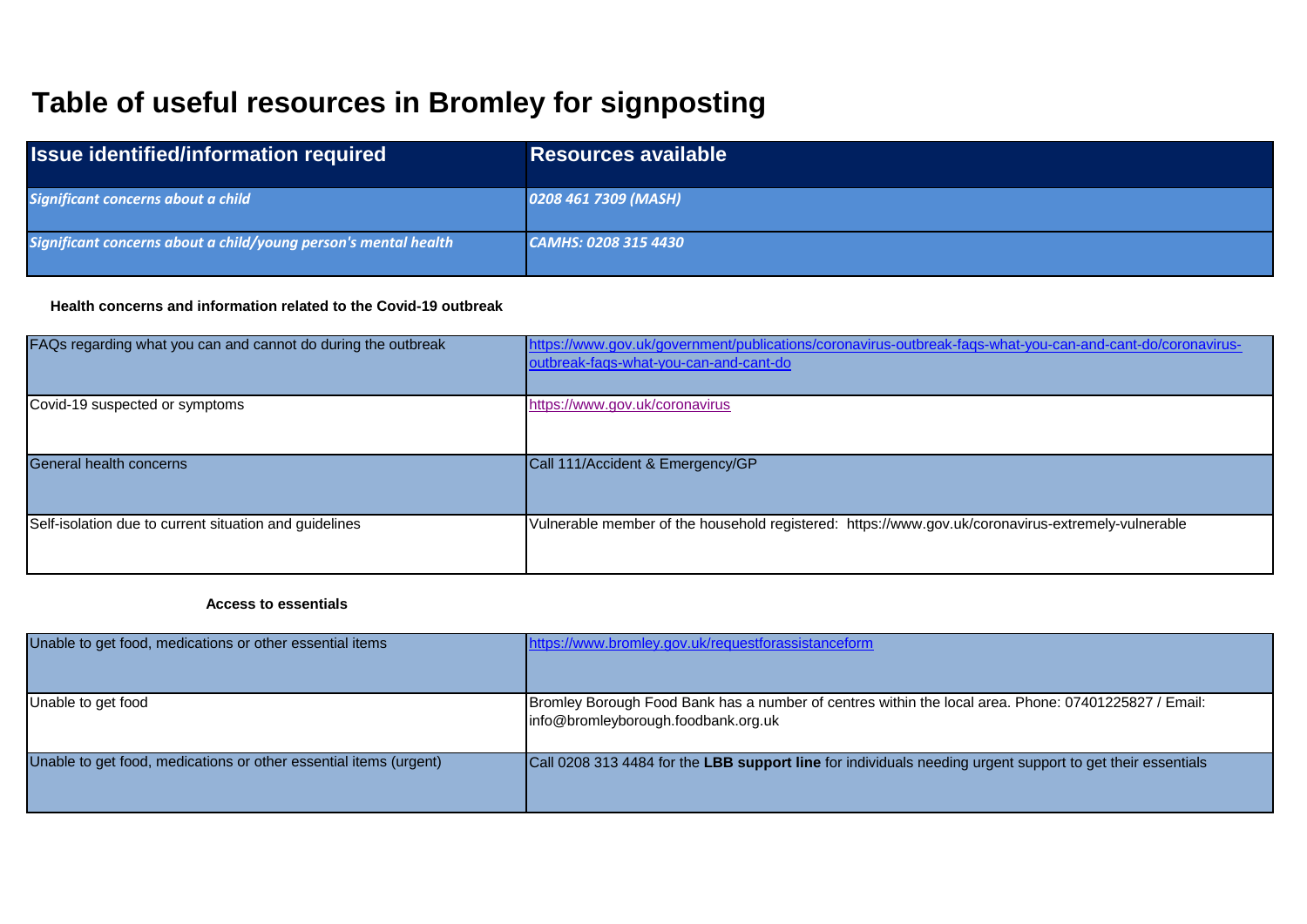## **Needing support or assistance**

| Domestic violence/abuse - emergency        | Domestic violence support - in an emergency call 999                                                                                                                                                                                                                                                                                                                                                                                                                                                                                                                                                                                                                                                                                                                                                                                                                                            |
|--------------------------------------------|-------------------------------------------------------------------------------------------------------------------------------------------------------------------------------------------------------------------------------------------------------------------------------------------------------------------------------------------------------------------------------------------------------------------------------------------------------------------------------------------------------------------------------------------------------------------------------------------------------------------------------------------------------------------------------------------------------------------------------------------------------------------------------------------------------------------------------------------------------------------------------------------------|
| Domestic violence/abuse - Men              | Men's Life Advice - 0808 8010 327 (Monday and Wednesday, 9am to 8pm, and Tuesday, Thursday and Friday,<br>9am to 5pm) for non-judgemental information and support. Men can email info@mensadviceline.org.uk.                                                                                                                                                                                                                                                                                                                                                                                                                                                                                                                                                                                                                                                                                    |
| Domestic violence/abuse - Women            | *Bromley commissions Bromley and Croydon Women's Aid to provide a range of support including the One Stop<br>Shop, Outreach Support (IDVSA), Adult Support Programmes 'Freedom', and Refuges. You can contact BCWA on<br>020 8313 9303 (Mon-Fri 9-4:30pm), or via their website www.bcwa.org.uk or by email info@bcwa.org.uk. BCWA<br>also have a Facebook page you can access for support and signposting.<br>*The Freephone National Domestic Abuse Helpline: 0808 2000 247 for free at any time, day or night.<br>*Women can email Women's Aid on helpline@womensaid.org.uk.                                                                                                                                                                                                                                                                                                                 |
| <b>Children and Family centres</b>         | The Bromley Children Project's 6 Children and Family Centres are closed but responding to telephone and email<br>enquires - advice and guidance on range of issues e.g. parenting, housing, practicalities and other signposting.<br>The Bromley Children Project is still;<br>o issuing foodbank vouchers to known families through each Children and Family Centre - virtual service<br>o staffing a Parent Helpline via each Children and Family Centre Team Manager<br>o issuing Health Start Vitamins (doorstop delivery) through each Children and Family Centre<br>o issuing Learn and Play packs to known 'vulnerable' families with children aged 0-5 (doorstop delivery) through<br>each Children and Family Centre<br>Bromley Children Project is using Facebook and Instagram to post regular updates and provide information to<br>families; search 'The Bromley Children Project' |
| Supporting resources for working from home | https://mhfaengland.org/remote-working-resources/everyone/                                                                                                                                                                                                                                                                                                                                                                                                                                                                                                                                                                                                                                                                                                                                                                                                                                      |
| <b>Parenting support</b>                   | Parenting Support: Bromley Children Project - 020 8461 7259                                                                                                                                                                                                                                                                                                                                                                                                                                                                                                                                                                                                                                                                                                                                                                                                                                     |
| <b>Family Contact Centres</b>              | 2 Family Contact Centres closed but responding to telephone enquiries<br>Pre-booked Family Support work continuing, virtually. Bromley Children Project is contactable on Facebook: 'The<br>Bromley Children Project'                                                                                                                                                                                                                                                                                                                                                                                                                                                                                                                                                                                                                                                                           |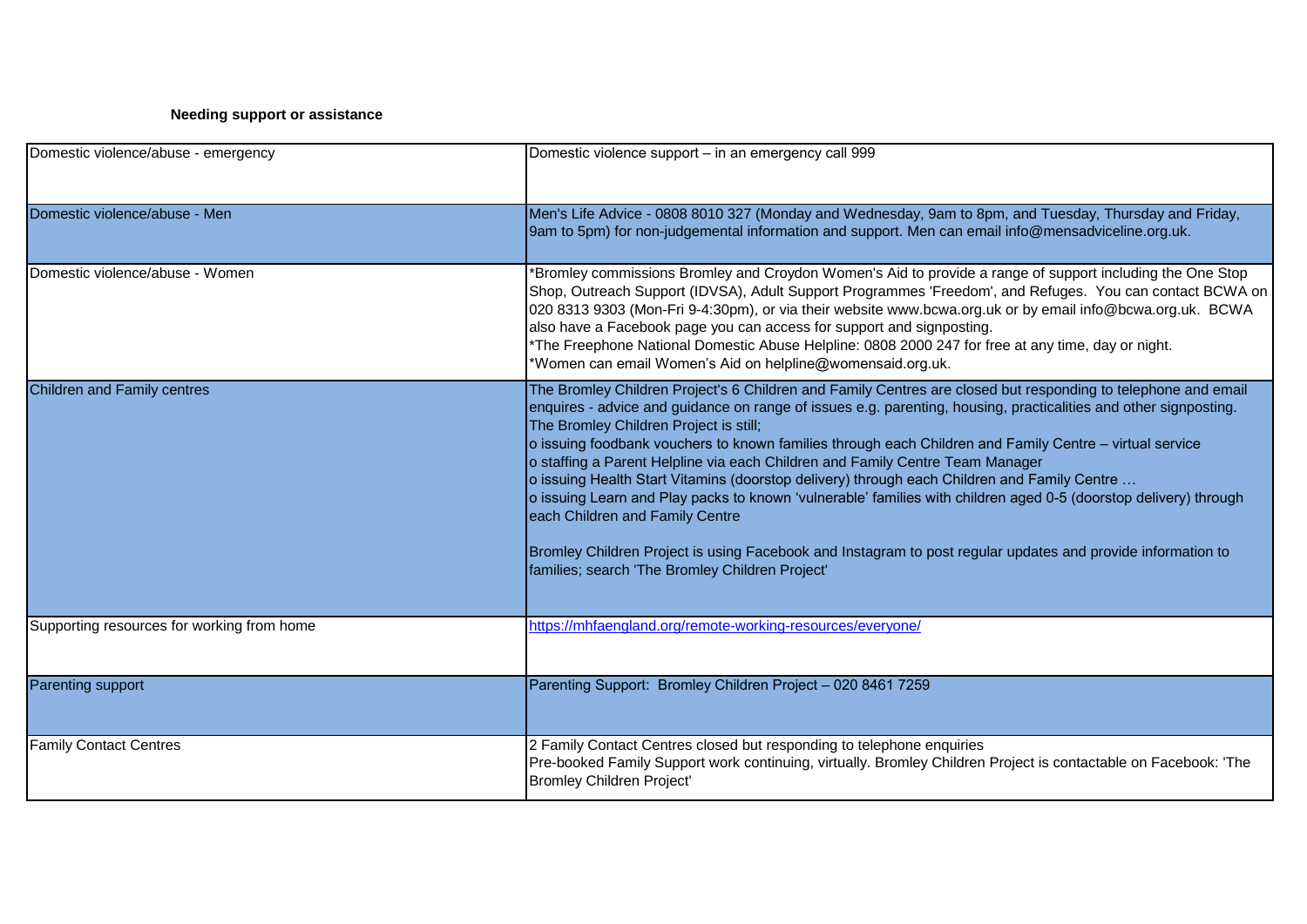#### **Education/SEND**

| Need educational provision to be put in place for child/young person during<br>this time (parent is key worker, child has a social worker or EHCP/is<br>vulnerable). There is an educational placement request e-form through<br>this link to complete. | https://www.bromley.gov.uk/info/200086/schools and colleges                                                                                                                            |
|---------------------------------------------------------------------------------------------------------------------------------------------------------------------------------------------------------------------------------------------------------|----------------------------------------------------------------------------------------------------------------------------------------------------------------------------------------|
| Need information advice or guidance about your child's SEND needs                                                                                                                                                                                       | The Information Advice and Support Service is open as usual, but running a virtual service. The helpline is<br>contactable via email iass@bromley.gov.uk or you can dial 020 8461 7630 |
| Autism - reducing social isolation                                                                                                                                                                                                                      | CASPA Autism Online- public facebook and twitter pages where Zoom catch ups/film watching can be organised                                                                             |
| Resources and tips available re. coronavirus for families and individuals with National Autistic Society – www.autism.org.uk<br>lautism                                                                                                                 |                                                                                                                                                                                        |
| Resources and tips available re. coronavirus for families and individuals with<br>learning disabilities                                                                                                                                                 | Mencap - www.mencap.org.uk, including autism family support service: autismfamilysupport@bromleymencap.org /<br>020 8466 0790                                                          |
| Resources and tips available re. coronavirus for learning and thinking<br>differences (ADHD)                                                                                                                                                            | ADHD - www.understood.org                                                                                                                                                              |
| Don't know where to look for information                                                                                                                                                                                                                | Bromley.gov.uk website for SEND bromley.gov.uk/localoffer                                                                                                                              |
| Need support with finding home learning/resources                                                                                                                                                                                                       | http://bromleyeducationmatters.uk/Services/5594                                                                                                                                        |

#### **Substance & Alcohol Misuse**

| Alcohol/Substance Misuse for adults       | Bromley changes (Drug and Alcohol Service): https://www.changegrowlive.org/bromley-drug-alcohol-service/london-<br>road / 020 8289 1999<br>www.Talktofrank.com / 0300 1236600                                      |
|-------------------------------------------|--------------------------------------------------------------------------------------------------------------------------------------------------------------------------------------------------------------------|
| Alcohol/Substance Misuse for young people | [Bromley Changes: 020 8289 1999 from 10:00 - 14:00 on weekdays. Outside of those hours and at the weekend,<br>Iring us on 07738 802 713. You can also email referrals bromley@cgl.org if you need help or support. |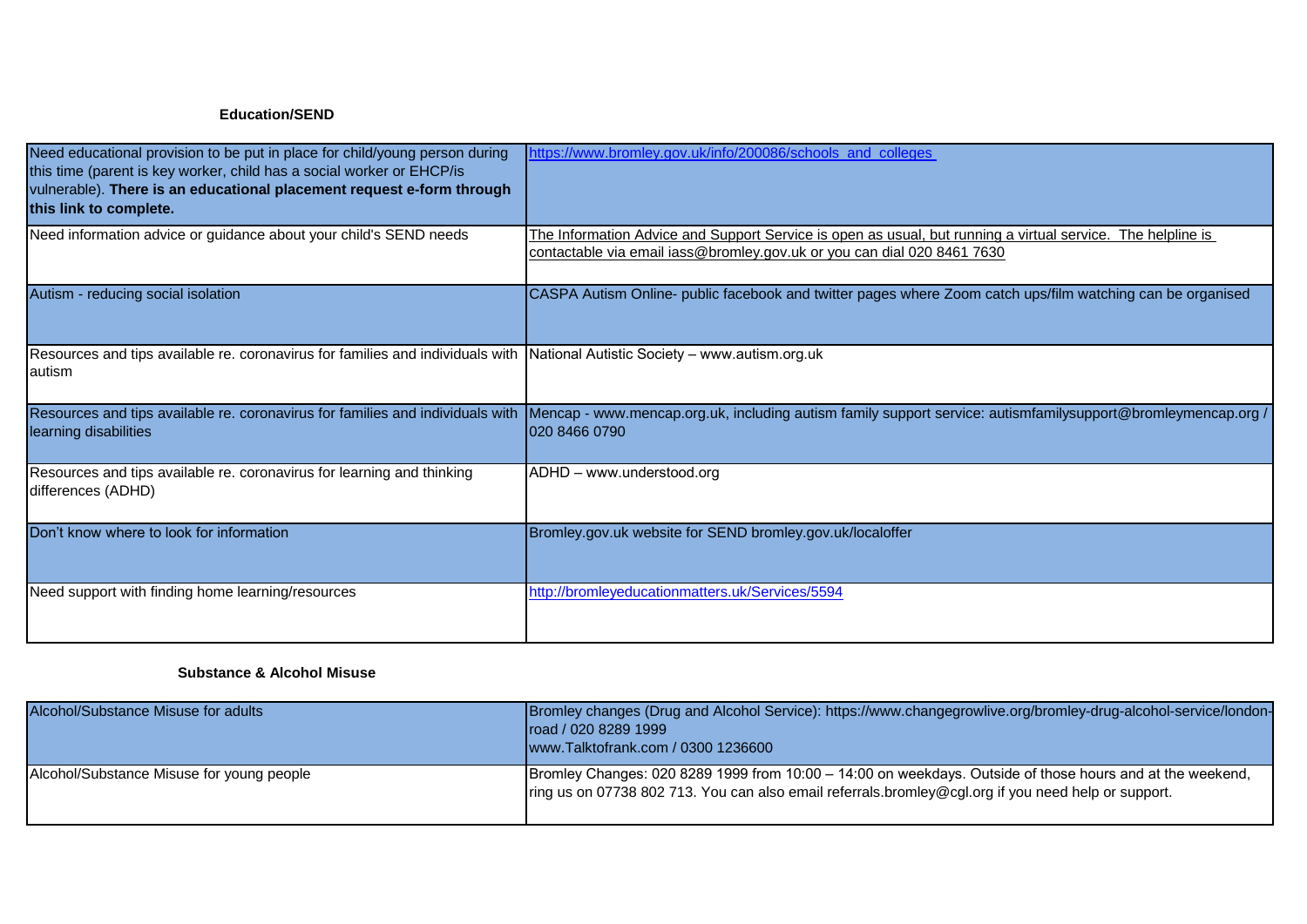## **Mental Health**

| Supporting adult wellbeing                                    | Practical advice for staying at home; taking care of your mental health and wellbeing; support for work, benefits and<br>housing; and a checklist for staying at home from Mind: https://www.mind.org.uk/information-<br>support/coronavirus/coronavirus-and-your-wellbeing/#collapse71ea9            |
|---------------------------------------------------------------|-------------------------------------------------------------------------------------------------------------------------------------------------------------------------------------------------------------------------------------------------------------------------------------------------------|
| Family/young person show signs of mental health issues        | Bromley Well open to families for support: 020 8770 8848                                                                                                                                                                                                                                              |
| Mental health support (11-19 year olds)                       | Online mental health support for 11-19 year olds - www.kooth.com                                                                                                                                                                                                                                      |
| Needing someone to talk to/mental health                      | The Samaritans - call 116 123 or email: jo@samaritans.org (24 hour response time)                                                                                                                                                                                                                     |
| Mental health support for children and young people 14-25     | Young Minds – www.youngminds.org.uk (parent helpline: 0808 802 5544 from Monday to Friday, 9.30am to 4pm).<br>Talking to your child about Coronavirus and 10 tips from their Parents Helpline to support family wellbeing:<br>https://youngminds.org.uk/blog/talking-to-your-child-about-coronavirus/ |
| Boredom/reducing feeling of social isolation                  | Bromley Library are hosting story-telling sessions via video on Facebook:<br>https://www.facebook.com/pg/BromleyLibraries/videos/?ref=page_internal                                                                                                                                                   |
| Difficulty in talking to children about the current situation | Covibook - an interactive resource designed to support and reassure children aged 7 and under, designed to help<br>children explain and draw the emotions that they might be experiencing (different languages)<br>https://www.mindheart.co/descargables                                              |
| Adult carer needing support                                   | Bromley Well Adult Carers - www.bromleywell.org.uk & Carers UK - Guidance for carers:<br>https://www.carersuk.org/help-and-advice/health/looking-after-your-health/coronavirus-covid-19                                                                                                               |
| Young carer needing support                                   | Bromley Well Young Carers - youngcarers@bromleywell.org.uk email open for enquiries                                                                                                                                                                                                                   |